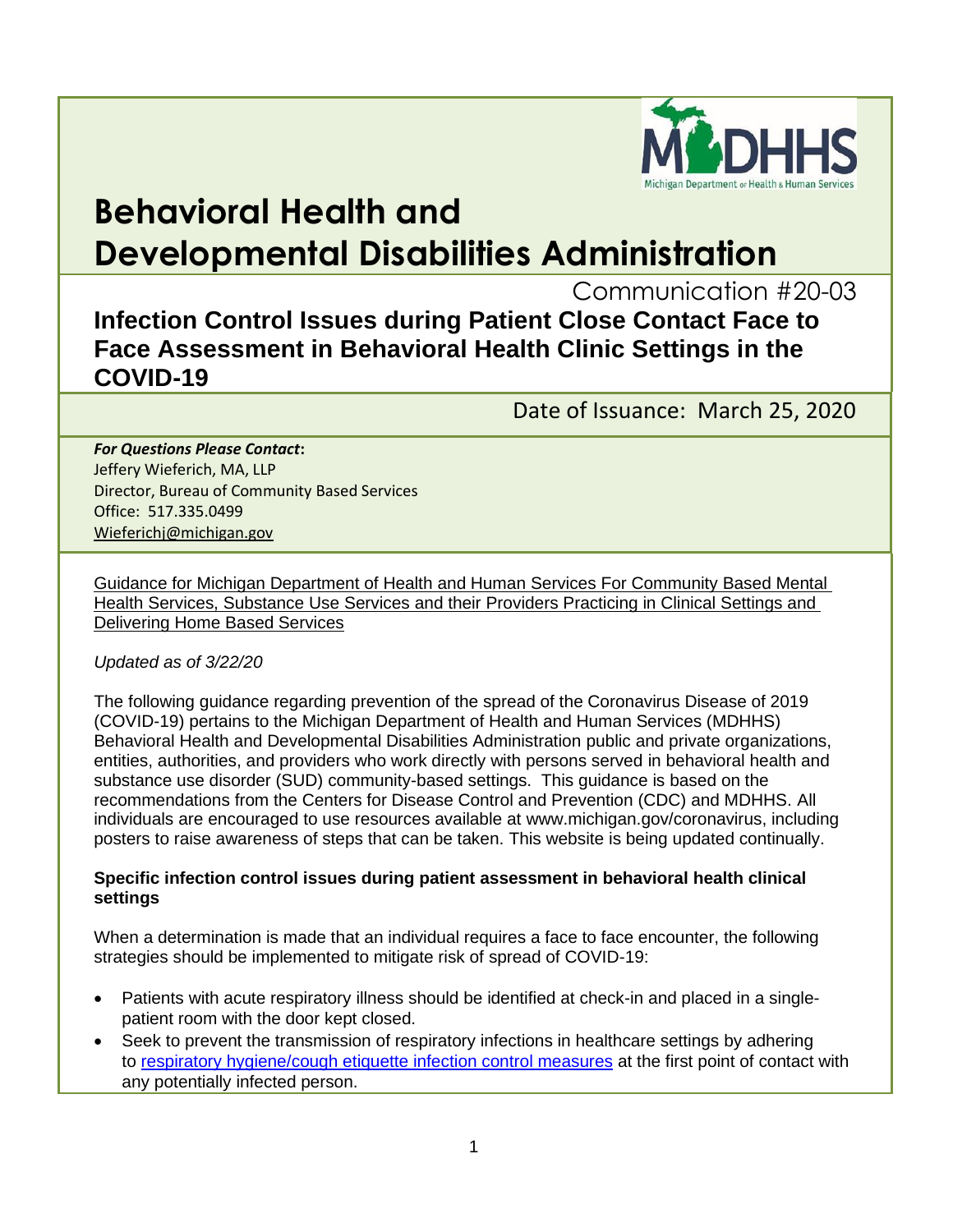- Offer a disposable surgical mask to persons who are coughing; and provide tissues and no-touch receptacles for used tissue disposal
- Ill persons should wear a surgical mask when in the clinic setting.
- Healthcare personnel assessing a patient with influenza-like or other respiratory illness should wear disposable surgical facemask (acquired by separate vendor request and/or queuing for PPE through Local Health Departments), non-sterile gloves, gown, and eye protection (e.g., goggles) to prevent exposure. Since recommendations may change as additional information becomes available, check the [CDC website for COVID-19 updates](https://gcc01.safelinks.protection.outlook.com/?url=https%3A%2F%2Fwww.cdc.gov%2Fcoronavirus%2F2019-nCoV%2Fhcp%2Finfection-control.html&data=02%7C01%7CPinalsD%40michigan.gov%7C713e47bf55fa4beff56d08d7cd109cfa%7Cd5fb7087377742ad966a892ef47225d1%7C0%7C0%7C637203343827185160&sdata=EkasNwtxvHJUUEiY%2F3i5VBYuFLXktXzvfErHC9RcgJI%3D&reserved=0) regularly, as well as Michigan.gov/coronavirus.
- Patient and behavioral healthcare workers should perform hand hygiene (e.g., hand washing with non-antimicrobial soap and water, alcohol-based hand rub, or antiseptic handwash) after possible contact with respiratory secretions and contaminated objects/materials.
- Routine [cleaning and disinfection strategies](https://gcc01.safelinks.protection.outlook.com/?url=http%3A%2F%2Fwww.cdc.gov%2Fncidod%2Fdhqp%2Fgl_environinfection.html&data=02%7C01%7CPinalsD%40michigan.gov%7C713e47bf55fa4beff56d08d7cd109cfa%7Cd5fb7087377742ad966a892ef47225d1%7C0%7C0%7C637203343827195123&sdata=Konk67Ox%2B8I6oyIHSpp8W7vKnQxZZR%2FlYietYaxelyQ%3D&reserved=0) used during influenza seasons can be applied to the environmental management for COVID-19.

# **Guidance for Personalized Protective Equipment in Clinical Assessments where Patient Close Contact May be Necessary:**

The following guidelines are established for clinical staff during close contact, face to face encounters with persons served:

General Overview:

- CDC definition of a close contact\*:
- **a) being within approximately 6 feet** (2 meters) of a COVID-19 case for a prolonged period; close contact can occur while caring for, living with, visiting, or sharing a healthcare waiting area or room with a COVID-19 case

-*OR-*

- **b) having direct contact** with infectious secretions of a COVID-19 case (e.g., being coughed on)
- \*if such contact occurs while not wearing recommended personal protective equipment (PPE) (e.g., gowns, gloves, N95 respirator or facemask, and eye protection), the contact is considered an exposure.

Healthcare workers who anticipate close contact with the people they usually serve should consider their COVID-19 status. General use of PPE is NOT required if working with an individual who has not been identified as a PUI or having been found positive for COVID-19. When in close contact with PUI/people with COVID-19, the workforce should wear gowns, gloves, masks, goggles/face shields during said contact. The use of gowns, gloves, surgical masks, goggles/face shields is crucial for [health workers](https://www.cdc.gov/coronavirus/2019-nCoV/hcp/infection-control.html) and [people who are taking care of someone in close settings](https://www.cdc.gov/coronavirus/2019-ncov/hcp/guidance-home-care.html) . **That said, with supplies of PPE limited, it will be important for each clinical setting to determine how to ensure that the use of PPE is prioritized to those clinical staff who need to have close contact with an individual**. In considering this prioritization schedule, behavioral health clinical services providers should bear in mind that most behavioral health settings, procedures that generate aerosolized droplets are not conducted.

General infection control guidance is offered as follows:

- Hand hygiene should be performed before putting on and after removing PPE using alcoholbased hand sanitizer that contains 60 to 95% alcohol.
- PPE should ideally be put on outside of the home/interview room prior to entry into the home/Interview room.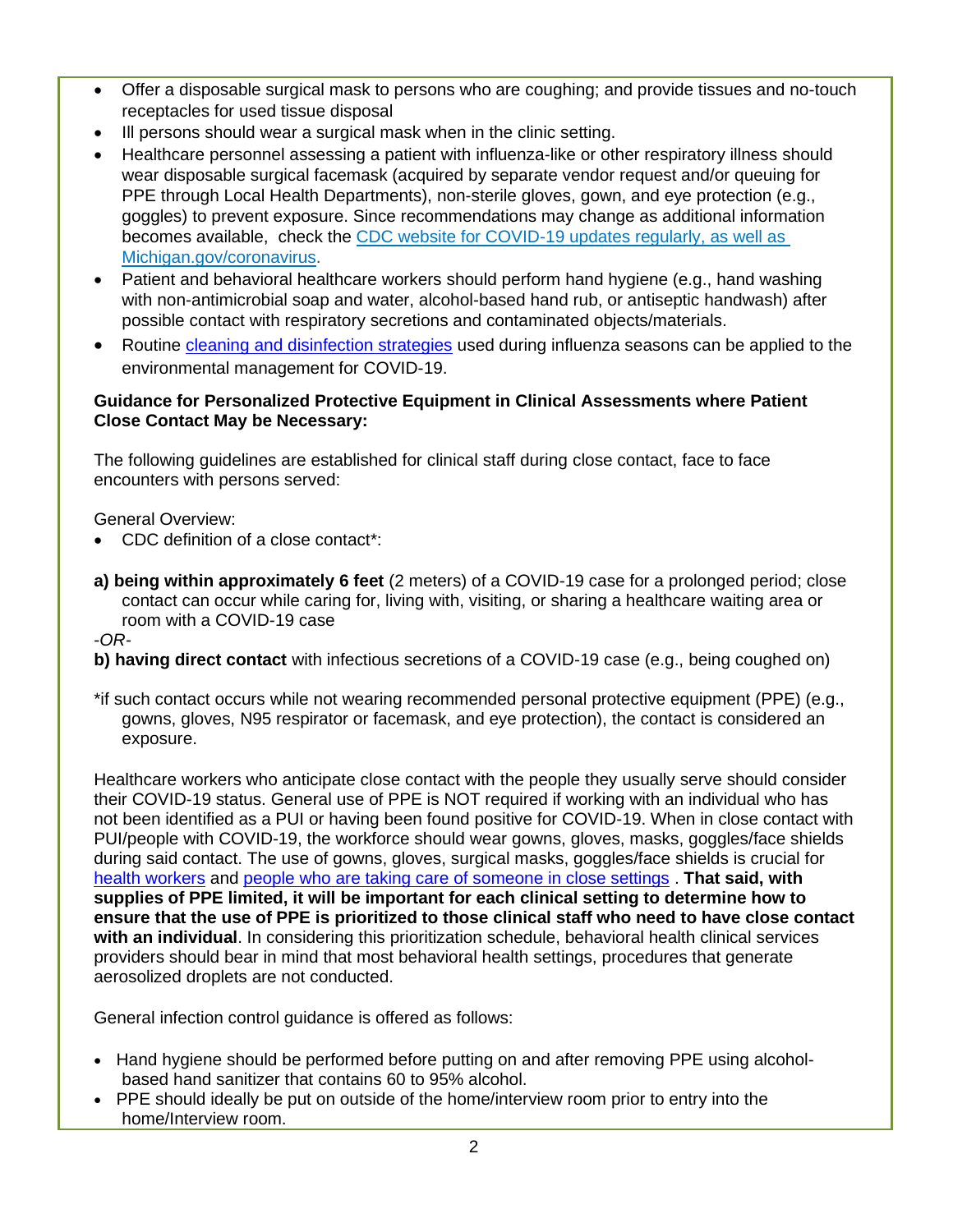• PPE should ideally be removed outside of the home/interview room and discarded by placing in external trash can before departing location.

Using Masks and Eye Protection:

In most mental health care settings, individuals in care are NOT undergoing procedures that aerosolize droplets (such as nasal swabs to detect COVID-19). The following guidance clarifies the current recommendations regarding the use of facemasks.

|                      | <b>Facemask or Respirator (N95) Determination</b> |                                               |
|----------------------|---------------------------------------------------|-----------------------------------------------|
| <b>Proximity to</b>  | <b>Patient wearing</b>                            | Patient not wearing mask or                   |
| <b>Individual</b>    | mask for entire                                   | removed during treatment                      |
|                      | encounter                                         |                                               |
| Greater than 6 feet  | Unnecessary                                       |                                               |
| from symptomatic     | personnel should                                  | Unnecessary personnel                         |
| patient              | not enter patient                                 | should not enter patient care                 |
|                      | care area, no                                     | area, no respirator or                        |
|                      | respirator or                                     | facemask required                             |
|                      | facemask required                                 |                                               |
| Between 3 and 6      | If personnel must be                              | If personnel must be in this                  |
| feet of              | in this area,                                     |                                               |
| symptomatic          | facemask and eye                                  | area, facemask and eye<br>protection required |
| patient              | protection required                               |                                               |
| Within 3 feet,       | Facemask and eye<br>protection                    | Respirator (N95 Mask)                         |
| including direct     |                                                   | required                                      |
| patient care         |                                                   |                                               |
| Present within 6     |                                                   |                                               |
| feet (or in the same |                                                   |                                               |
| room) when patient   |                                                   |                                               |
| receives aerosol     | Respirator (N95                                   | Respirator (N95 Mask)                         |
| generating           | Mask) required                                    | required                                      |
| procedure (CPR,      |                                                   |                                               |
| BVM, Nebulizer,      |                                                   |                                               |
| etc.)                |                                                   |                                               |

For Gowns:

- Wear a gown, that is appropriate to the task, to protect skin and prevent soiling or contamination of clothing during procedures and patient-care activities when contact with blood, body fluids, secretions, or excretions is anticipated.
- Wear a gown for direct patient contact if the patient has uncontained secretions or excretions.
- Remove gown and perform hand hygiene before leaving the patient's environment
- Do not reuse gowns, even for repeated contacts with the same patient.
- Routine donning of gowns upon entrance into a high-risk unit (e.g., ICU, NICU, HSCT unit) is not indicated.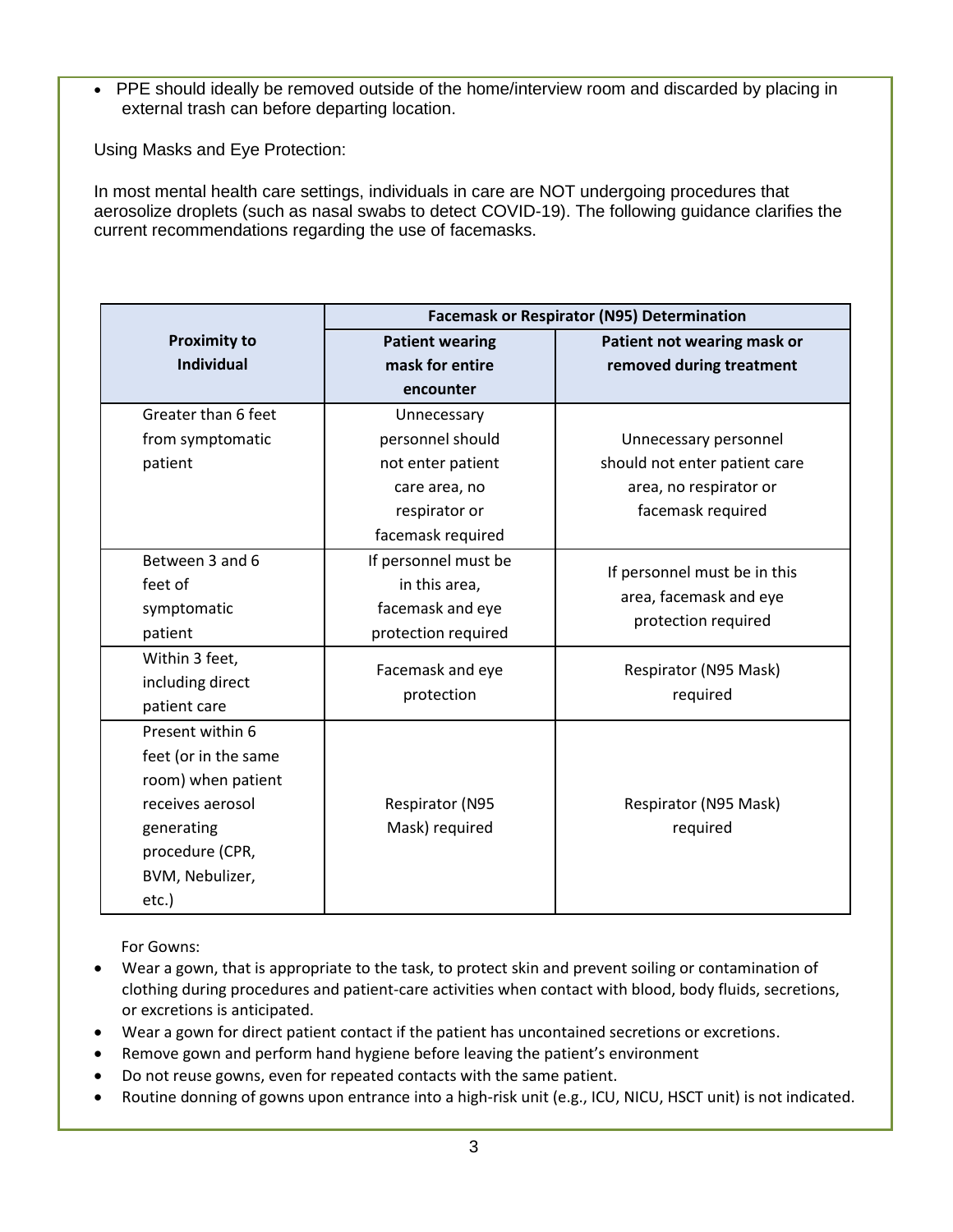For Gloves:

- Wear gloves when it can be reasonably anticipated that contact with blood or other potentially infectious materials, mucous membranes, nonintact skin, or potentially contaminated intact skin (e.g., of a patient incontinent of stool or urine) could occur
- Wear gloves with fit and durability appropriate to the task
- Wear disposable medical examination gloves for providing direct patient care.
- Wear disposable medical examination gloves or reusable utility gloves for cleaning the environment or medical equipment.
- Remove gloves after contact with a patient and/or the surrounding environment (including medical equipment) using proper technique to prevent hand contamination (per CDC guidelines). Do not wear the same pair of gloves for the care of more than one patient. Do not wash gloves for the purpose of reuse since this practice has been associated with transmission of pathogens.
- Change gloves during patient care if the hands will move from a contaminated body-site (e.g., perineal area) to a clean body-site (e.g., face).

Additional Guidance on this can be found from the CDC through its Interim Guidance for Public Health Personnel Evaluating Persons Under Investigation (PUIs) and Asymptomatic Close Contacts of Confirmed Cases at Their Home or Non-Home Residential Settings available at: <https://www.cdc.gov/coronavirus/2019-ncov/php/guidance-evaluating-pui.html>

## **Guidance for Staff Reporting to Work in Community Mental Health and Other Settings:**

Staff should remain home if they are not feeling well. Staff who are well are expected to continue conducting work responsibilities as usual, while exercising caution and mitigating risks using the national, state, and local level guidance provided. Some precautions include:

- Frequently washing hands for 20 seconds with soap and warm water.
- Appropriately covering coughs and sneezes.
- Avoid touching eyes, nose and mouth.
- Regularly cleaning and disinfecting frequently touched surfaces, like doorknobs, keyboards, cell phones and light switches.
- Using resources available at michigan.gov/coronavirus, including our posters to raise awareness of steps that can be taken.

According to the Michigan Health Alert Network as of 3/22/20 the following guidance is given for healthcare workers:

- 1. If you are sick, please stay home.
- 2. Healthcare workers currently prohibited from working because of previous guidance may return to work if asymptomatic if they are able to be closely monitored by their facility's occupational health program and adhere to all requirements for self-monitoring.
- 3. In the context of sustained community transmission of COVID-19, all healthcare workers are at risk for unrecognized exposures. Therefore, ALL healthcare workers should self- monitor for fever with twice-daily temperature measurements and for symptoms consistent with COVID-19.
- 4. If you are a healthcare worker who has had a known high-risk exposure to a patient(s) with confirmed COVID-19, you should take extra care to monitor your health but can keep working. There is no requirement for 14-day quarantine of healthcare workers with high-risk exposures in the setting of sustained community transmission as we have in multiple areas of the State of Michigan.
- 5. MDHHS advises against testing of any asymptomatic individuals with or without an exposure to COVID-19, including healthcare workers.